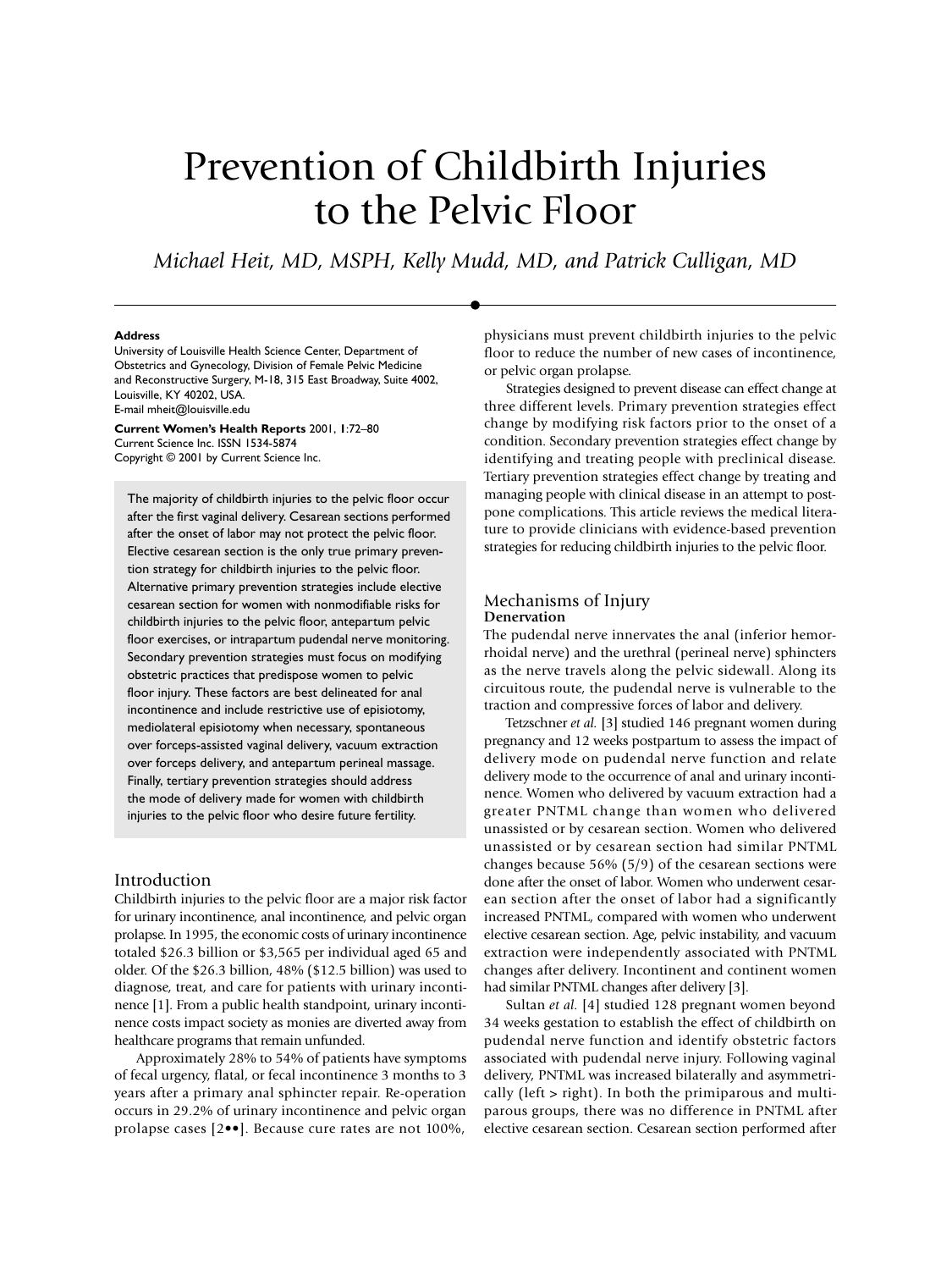the onset of labor was associated with prolongation of PNTML (left > right). Birthweight over 4 kg and active second stage of labor greater than 30 minutes were associated with PNTML prolongation. Because the researchers found no association between prolongation of PNTML and anal incontinence, they hypothesized that neurogenic fecal incontinence is the end result of a longstanding or progressive pudendal neuropathy rather than the consequence of an acute event.

#### **Direct muscle injury**

Meyer *et al.* [5] studied 149 nulliparous patients during pregnancy and 9 weeks postpartum to assess mode of delivery effects on pelvic floor function. Women who underwent forceps deliveries demonstrated weaker pelvic floors by digital exam than those who spontaneously delivered. Women who delivered spontaneously and by forceps had a greater decline in pelvic floor strength as measured by intra-anal pressures during contraction than women who underwent cesarean section.

Sultan *et al.* [6] used endoanal ultrasonography to study sphincter morphology in 202 consecutive women before delivery and 6 weeks postpartum. Thirty-five percent of primiparous and 44% of multiparous patients had anal sphincter disruptions after delivery. Only 4% of multiparous women developed new anal sphincter disruptions, which suggests that the risk of sphincter damage is greatest after the first vaginal delivery. Approximately one third of patients with sphincter defects had symptoms of fecal urgency or anal incontinence. However, almost 100% of patients with symptoms were found to have anal sphincter disruption.

#### **Connective tissue damage**

There is a clear association between connective tissue abnormalities and incontinence and pelvic organ prolapse. Patients with Ehlers-Danlos or Marfan syndrome [7], joint hypermobility and abdominal striae [8], decreased type I:type III collagen ratios [9], and altered collagen metabolism [10] are at increased risk for incontinence and pelvic organ prolapse.

Primary connective tissue abnormalities occur with pregnancy [11]. There are no histologic studies that show that vaginal delivery causes or elective cesarean prevents connective tissue abnormalities associated with urinary incontinence and pelvic organ prolapse. Investigators hypothesize that connective tissue abnormalities develop after years of decreased pelvic floor support, progressive pudendal neuropathy, and hypoestrogenism.

## Primary Prevention Strategies

There are two problems with designing primary prevention strategies that reduce childbirth injuries to the pelvic floor.

First, the majority of childbirth injuries to the pelvic floor occur after the first vaginal delivery. Viktrup *et al.* [12••] surveyed 305 primiparous women at their first delivery and 5 years later to assess the impact of first pregnancy and delivery on long lasting symptoms. Women with stress incontinence during their first pregnancy (odds ratio [OR] 3.0, 95% Confidence Interval [CI] 1.7, 5.4) and after their first delivery (OR 4.6, 95% CI 1.8, 11.8) were at increased risk of stress incontinence 5 years later compared with continent women. Women with urge incontinence during their first pregnancy (OR 4.5, 95% CI 1.9, 10.8) and after their first delivery (OR 5.4, 95% CI 1.4, 20.4) were at increased risk of urge incontinence 5 years later, compared with continent women. If the initial onset of stress or urge incontinence was during or after the first pregnancy, the long-term risk of stress or urge incontinence did not differ. Maternal age, second deliveries, subsequent surgery, or abortions did not significantly influence the frequency of stress or urge incontinence 5 years after delivery (Fig. 1).

Secondly, cesarean section performed in labor, does not protect against childbirth injuries to the pelvic floor. Fynes *et al.* [13] followed 234 women (200 spontaneous vaginal delivery, 34 cesarean section) to determine the effects of cesarean delivery on postpartum anal sphincter structure and function. Nineteen percent of women developed anal incontinence after a spontaneous vaginal delivery. Women who delivered by cesarean section did not notice anal incontinence. Thirty-three percent of women had evidence for anal sphincter injury after spontaneous vaginal delivery. No evidence for anal sphincter injury was found after cesarean section regardless of the stage of labor in which it was performed. The researchers found no difference in postpartum PNTML after spontaneous vaginal delivery and cesarean section. Women delivered by cesarean section late in the first stage or during the second stage of labor had prolonged PNTML compared with women delivered by cesarean section in early labor. The researchers concluded that cesarean section late in labor was not protective of the anal sphincter, but that the injury was neurologic rather than mechanical.

#### **Elective cesarean section**

Elective cesarean delivery is the only true primary prevention strategy because childbirth injuries to the pelvic floor occur after the first vaginal delivery, and cesarean delivery after the onset of labor is not protective of childbirth injuries to the pelvic floor.

Elective cesarean section for all pregnant women may not be as unrealistic as it sounds. Al-Mufti *et al.* [14] mailed an anonymous postal questionnaire to 206 obstetricians to determine the preferred mode of delivery for themselves or their partners. Of all obstetricians surveyed, 17% chose elective cesarean section in the absence of any clinical indication. Of female obstetricians, 31% requested cesarean section compared with 8% of males. Of women who chose cesarean section, 88% did so out of fear of perineal damage. Of the 33 who chose cesarean section, all indicated a fear of long-term sequelae such as stress incontinence and anal sphincter damage. Nineteen (58%) women were concerned about the long-term effect of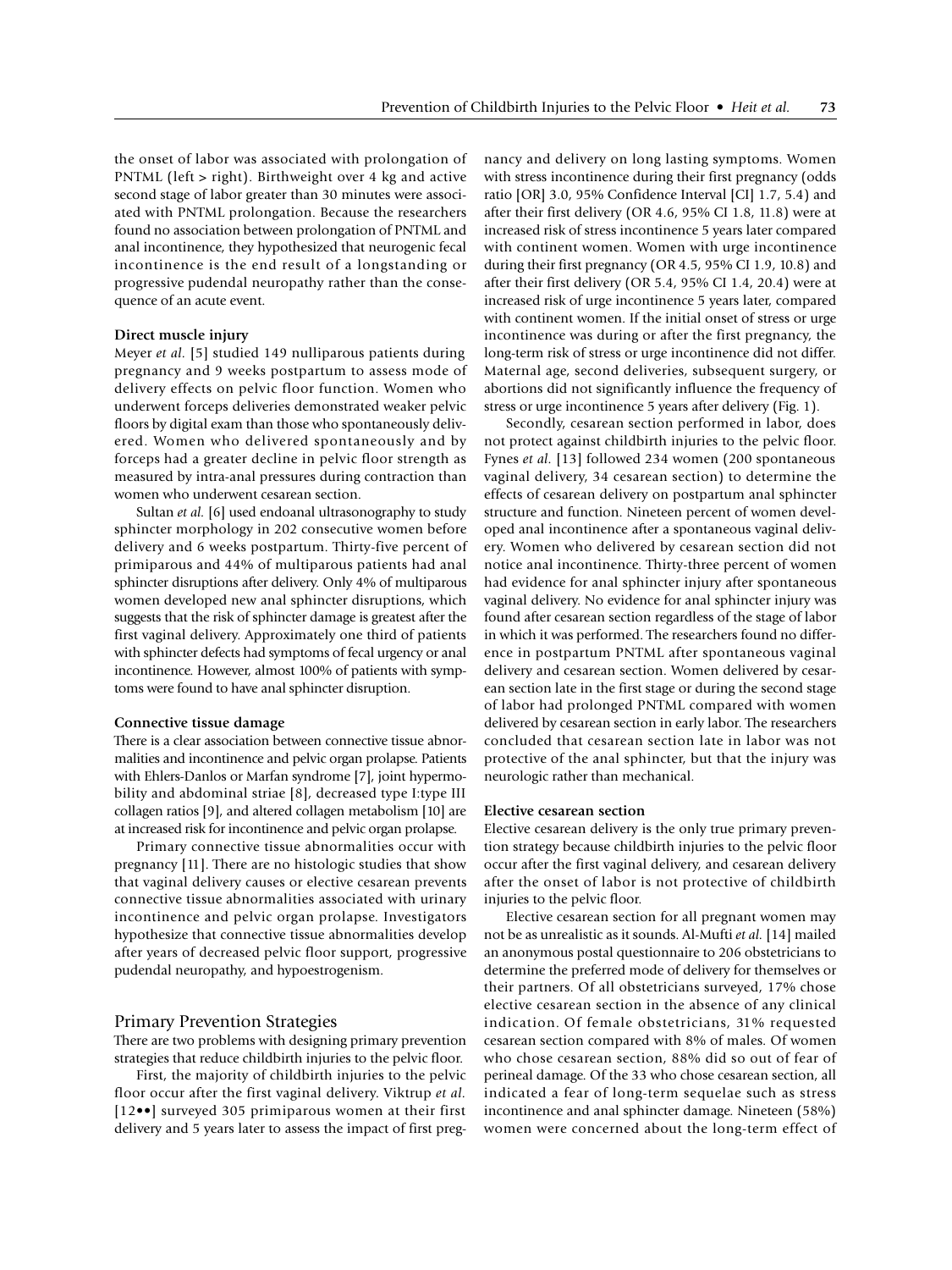

**Figure 1.** The prevalence of lower urinary tract symptoms during the first pregnancy, delivery, and at 5-year follow-up. (*From* Viktrup and Lose [12••]; with permission.)

vaginal delivery on sexual function. Consumer demand could contribute to the rising cesarean section rates because women envision greater freedom of choice in childbirth. These choices are not based on a knowledge deficit because one third of the most knowledgeable patients (female obstetricians) would choose elective cesarean section to protect their pelvic floor.

# **Elective cesarean section in women with nonmodifiable risk factors**

Most obstetricians and gynecologists agree that elective cesarean delivery in all cases is unreasonable and would consider alternative primary prevention strategies to effect change. One strategy could be to perform elective cesarean sections on women with nonmodifiable factors who are destined to develop childbirth injuries to the pelvic floor after their first vaginal delivery.

# *Race and ethnicity*

Biologic differences may explain the variance in incontinence susceptibility between racial and ethnic groups. Howard *et al.* [15] compared the delivery records of 176 primiparous black women with 1609 white women to determine if there were differences in perineal lacerations between the groups. Black women were less likely to have episiotomies (26.9% vs 37.9%) and less likely to have 2nd, 3rd, or 4th degree perineal lacerations (43% vs 59%) than white women. Black women were twice as likely to deliver with intact perineums after controlling for age, birthweight, second stage length, and episiotomy.

# *Family history*

Skoner *et al.* [16] interviewed 140 women to identify risk factors for stress incontinence. A family history of stress incontinence in the mother (OR 2.88, 95% CI 1.08, 7.95) and any incontinence in multiple first degree relatives (mother, sister, daughter; OR 6.33, 95% CI 1.33, 41.1) were predictive of stress incontinence in the interviewee.

# *Antepartum bladder neck mobility*

King and Freeman [17] studied 103 women with perineal ultrasonography to determine if antenatal bladder neck mobility contributed to postpartum stress incontinence. Antepartum bladder neck rotation greater than 10° was associated with 8.7-fold increased risk for postpartum stress incontinence, although mode of delivery was not controlled for in the analysis. The positive predictive value of antenatal bladder neck mobility for postpartum stress incontinence was only 48.3%. The authors did not support elective cesarean section in these women because 15% of them would have an unnecessary operative delivery.

# **Antepartum pelvic floor exercises**

Sampselle *et al.* [18] randomized primigravida women to antepartum pelvic floor muscle exercises ( 30 ctx/d at maximum intensity) or routine care to test the effect of pelvic floor exercises on stress urinary incontinence and pelvic muscle strength during and after pregnancy. The pelvic muscle exercise group showed a significant decrease in urinary incontinence at 35 weeks gestation, and 6 weeks and 6 months postpartum compared with baseline. The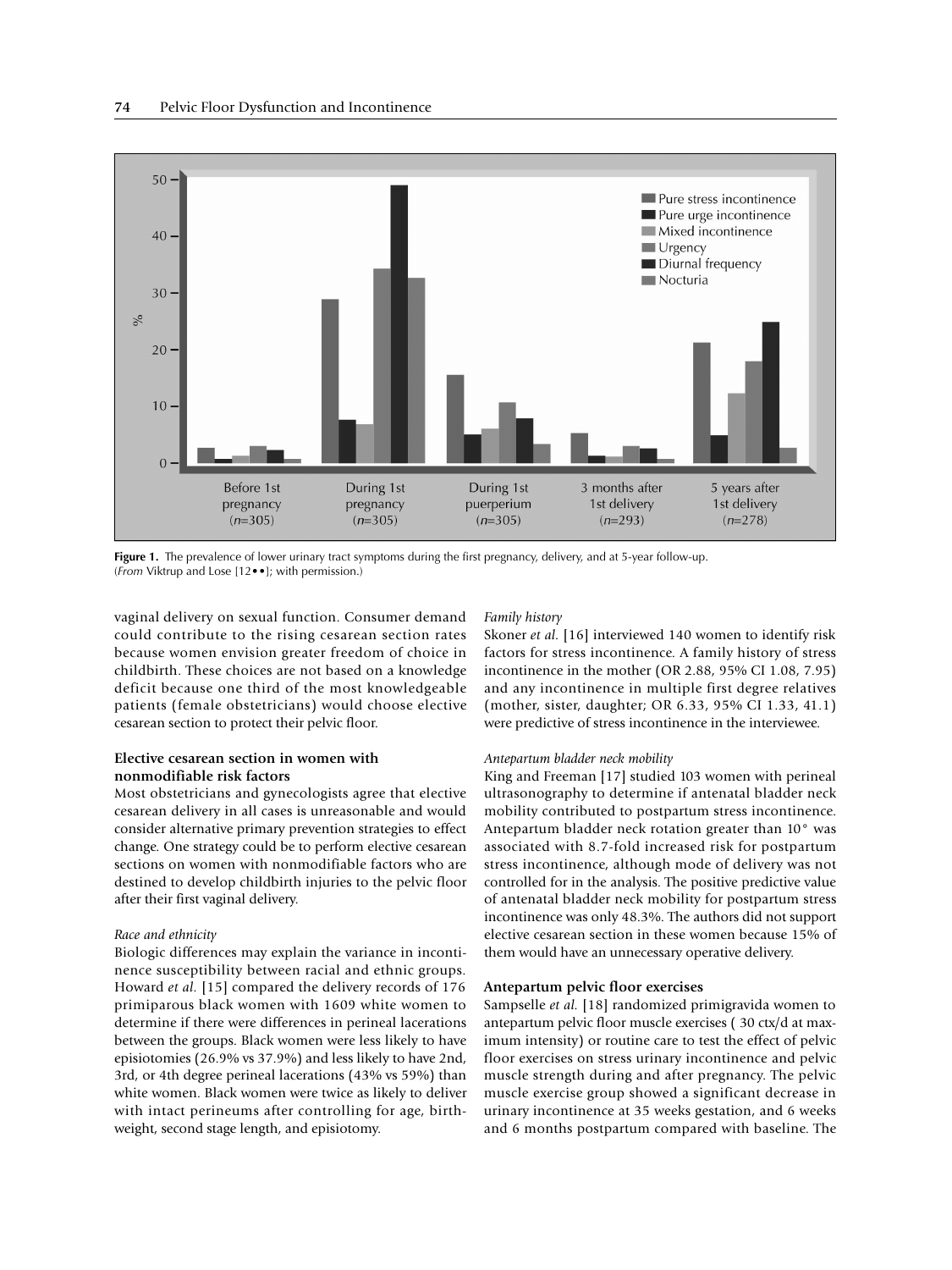



routine care group showed a significant increase in urinary incontinence during the same time intervals compared with baseline. The differences disappeared at the end of the 12-month evaluation period. The researchers noted a trend toward greater postpartum strength in the pelvic muscle exercise group than the routine care group. In the pelvic muscle exercise group, the muscle rehabilitation curve was shifted to the left, compared with the routine care group, suggesting accelerated restitution of muscle function in the pelvic muscle exercise group as a cause for the differences in continence status.

## **Intrapartum pudendal nerve monitoring**

Pudendal nerve monitoring can be used to identify intrapartum pudendal neuropathy, suggesting the need for cesarean delivery. Clark *et al.* [19] used an electrode wire for continuous monitoring (*n* = 2) and a St. Mark's electrode for intermittent monitoring  $(n = 11)$  of the pudendal nerve, during the second stage of labor. The researchers found continuous monitoring technically difficult. Intermittent monitoring of pudendal nerve function during labor and delivery was possible, and could provide new insight into the effects of delivery on the maternal pelvic floor (Fig. 2).

# Secondary Prevention Strategies

Secondary prevention strategies should address obstetric practices that can be modified when labor and vaginal delivery are inevitable.

## **Secondary prevention strategies for anal incontinence**

*Delayed versus early pushing in the second stage of labor* Fraser randomized 1862 nulliparous women at the time of full dilatation to a delayed pushing group (advised to wait at least 2 hours after full dilatation) or early pushing group (commence pushing as soon as they were randomized) to determine whether a policy of delayed pushing with epidural analgesia would reduce the risk of difficult delivery. Difficult delivery was defined as cesarean delivery, operative delivery from midpelvic position, or low-pelvic procedures with rotation greater than 45°. Delayed pushing was associated with a reduction in difficult deliveries (relative risk 0.79; 95% CI 0.66–0.95), compared with early pushing, after controlling for duration of the first stage of labor, station, and position of the fetal head at randomization. Episiotomy was performed in 75.6% of difficult deliveries, as compared with 37.5% of nondifficult deliveries. Third or fourth degree tears were observed in 18.2% of the difficult deliveries as compared with 8.4% of nondifficult deliveries. The frequencies of episiotomy and third and fourth degree tears did not differ in the delayed and early pushing groups because delayed pushing did not reduce the number of difficult deliveries enough to produce better perineal outcomes [20••].

## *Spontaneous versus forceps-assisted vaginal delivery*

In 2000, Eason *et al.* [21••] reviewed randomized clinical trials to identify and highlight birthing strategies that prevented perineal trauma (Fig. 3).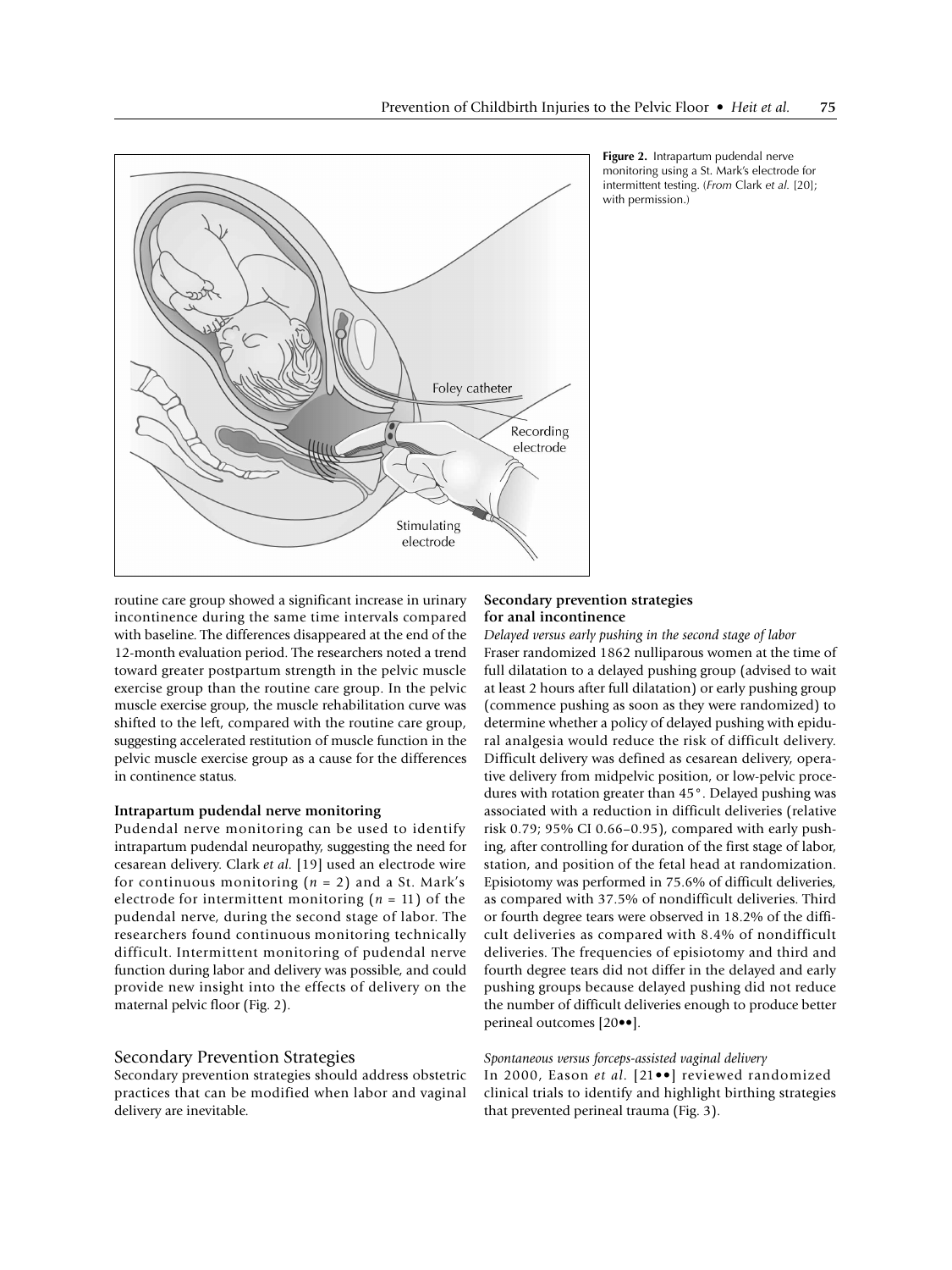

**Figure 3.** Risk differences for modifiable obstetric factors associated with perineal trauma. The *error bars* represent 95% Confidence Intervals. NNT—numbers needed to treat.

Eason *et al.* [21••] identified one randomized clinical trial that showed women who delivered with forceps assistance had more third degree tears than women who delivered by spontaneous vaginal delivery (18% vs 7%). The risk difference for third degree tears was –0.11 (95% CI –0.18, -0.04). Obstetricians would need to deliver nine women without spontaneous delivery, to prevent one case of perineal trauma.

## *Vacuum extraction versus forceps-assisted vaginal delivery*

Eason *et al.* [21••] identified seven randomized clinical trials that showed women who delivered with forceps assistance had more anal sphincter trauma than women who delivered by vacuum extraction. The weighted risk difference for anal sphincter trauma was -0.06 (95% CI -0.10, -0.02). Obstetricians would need to deliver 18 women by vacuum rather than forceps to prevent one anal sphincter tear.

#### *Restrictive versus liberal episiotomy use*

Eason *et al.* [21••] identified five randomized clinical trials that studied restricted versus liberal use of episiotomy, and showed that restricted episiotomy use reduced perineal trauma that required suturing. The weighted risk difference for sutured perineal trauma was –0.23 (95% CI, -0.35, -0.11). Obstetricians would need to restrict episiotomy in 4.4 women, to prevent one case of perineal trauma requiring suturing. Liberal use of episiotomy did not prevent anal sphincter tears as previously thought. The weighted risk difference for anal sphincter tears was –0.004 (95% CI -0.02, 0.01).

In the only randomized clinical trial comparing restrictive and liberal midline episiotomy use, Klein *et al.* [22] found that multiparous women in the restrictive group were two times as likely to have intact perineums after vaginal delivery than multiparous women in the liberal group. In primiparous patients, midline episiotomy was associated with a 22-fold increased risk of third and fourth degree perineal laceration. Restricting midline episiotomy use had no effect on the prevalence of third and fourth degree lacerations because similar rates of episiotomies were used in the restrictive and liberal groups (44 vs 64%).

Coats *et al.* [23] randomized 407 primigravid patients undergoing vaginal delivery to midline versus mediolateral episiotomy. Midline episiotomy was associated with an 11.6% rate of third and fourth degree perineal lacerations compared with the 2% rate seen after mediolateral episiotomy. The risk difference for third and fourth degree perineal lacerations was −0.096. Obstetricians would need to perform 10.4 mediolateral rather than midline episiotomies to prevent one anal sphincter tear.

#### *Perineal massage*

Eason *et al.* [21••] identified three randomized clinical trials, which showed that antepartum perineal massage reduced the amount of perineal trauma that required suturing. The weighted risk difference for perineal trauma that required suturing in nulliparous women was –0.08 (95% CI –0.12, -0.04). Obstetricians would need to perform antepartum perineal massage on 13 nulliparous patients, to prevent one case of perineal trauma that required suturing.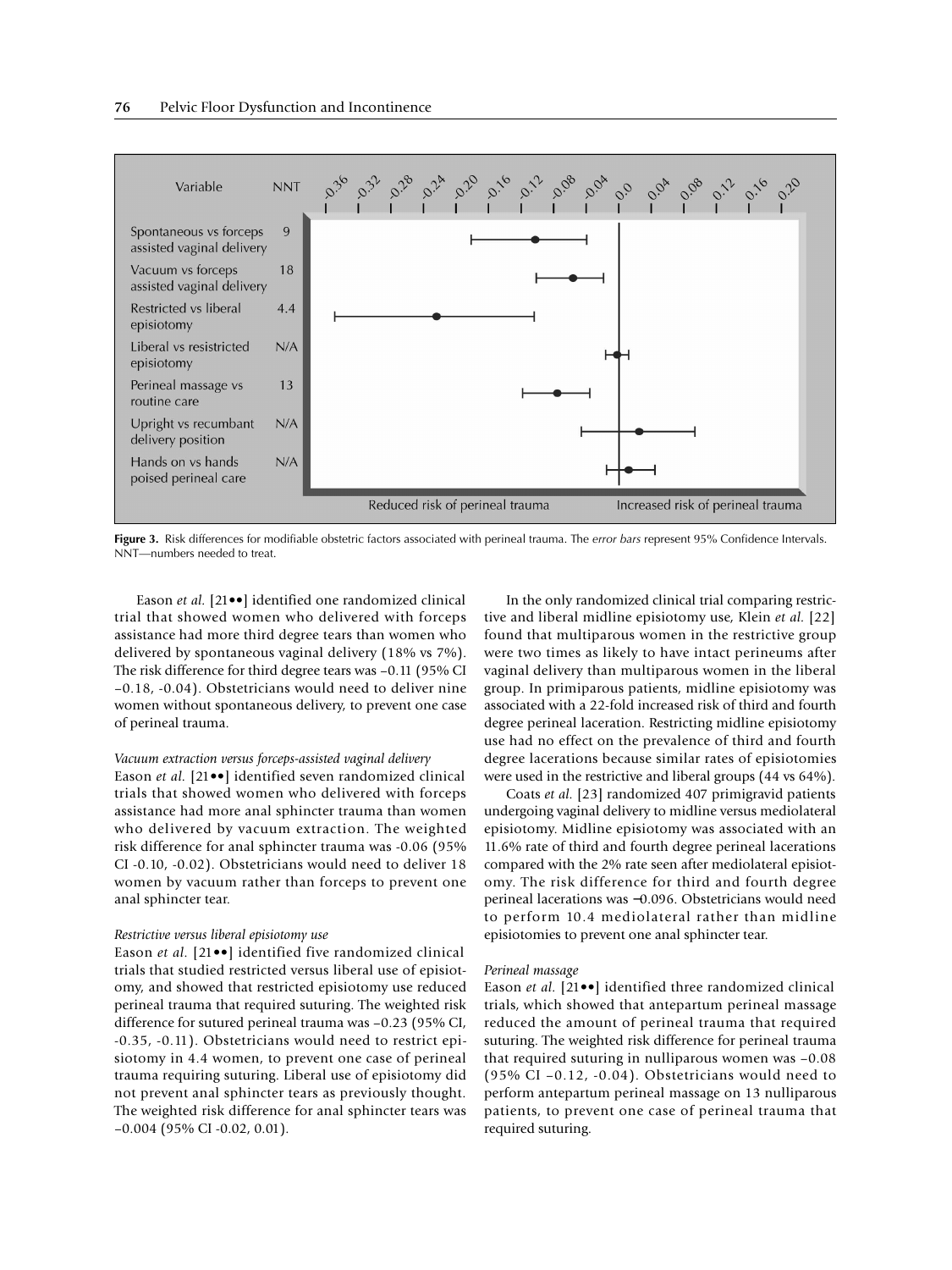#### *Position for birthing*

Eason *et al.* [21••] identified seven randomized clinical trials that showed that women who delivered in an upright birthing position using supportive furniture (birthing chair, low stool, or cushion) had equal amounts of perineal trauma requiring suturing as women who delivered in a recumbent position (supine, lateral, or propped up at a 20°–30° angle from horizontal). The weighted risk difference for perineal trauma requiring suturing was 0.02 (95% CI –0.05, 0.09).

## *Active restraint of the head in flexion and perineal protection at birth*

Eason *et al.* [21••] identified one randomized clinical trial that showed women whose midwives used a hands-on approach had equal amounts of perineal trauma requiring suturing as women whose midwives used a hands-posed approach. The risk difference for perineal trauma requiring suturing was 0.01 (95% CI –0.02, 0.04).

## **Modification of anal sphincter repair**

Fitzpatrick *et al.* [24] randomized 112 primiparous women with severe perineal lacerations to primary overlap or approximation repair. A total of 49% of women with an overlap repair and 58% of women with an approximation repair had alteration in fecal continence after primary repair. Most symptoms were mild and primarily related to flatal incontinence. Only 11% of women after overlap repair and 7% after approximation repair had ultrasonographic evidence for a satisfactory repair. A total of 62% of women after overlap repair and 70% of women after approximation repair had ultrasonographic evidence of a residual, full thickness external anal sphincter defect.

## **Secondary prevention strategies for urinary incontinence**

Studies have inconsistently identified modifiable risk factors during vaginal delivery which predict urinary incontinence. Persson *et al.* [25••] performed a retrospective chart review of 1942 women to identify and evaluate obstetric and demographic risk factors for stress urinary incontinence as measured by a history of continence surgery. Parity was independently associated with later continence surgery after controlling for the women's age at delivery. Compared to nulliparous women, all parous women were at an increased risk of later continence surgery (OR 5.56, 95% CI 5.00, 6.25). Compared with elective cesarean delivery, vaginal delivery was associated with an increase risk for later continence surgery (OR 4.76). Birthweight over 4 kg of largest vaginally delivered infant (OR 1.3, 95% CI 1.17, 1.46), high body mass index (OR 1.68, 95% CI 1.18, 2.39), age 35 to 39 at first delivery (OR 2.61, 95% CI 2.14, 3.19), epidural analgesia (OR 1.41, 95% CI 1.22, 1.64), and maternal diabetes (OR 2.07, 95% CI 1.32, 2.33) were independently associated with an increased risk of later continence surgery. Delivery with forceps or vacuum (OR 0.78, 95% CI 0.67, 09.2), and mediolateral episiotomy (OR 0.82, 95% CI 0.68, 0.98) were associated with a decreased risk of later continence surgery. It is likely that the negative association found between instrumental delivery and later continence surgery was confounded by concomitant mediolateral episiotomy which was performed in the majority of instrumented vaginal deliveries in the study.

Foldspang *et al.* [26] surveyed 4345 women to determine if pregnancy, vaginal childbirth, age at childbirth, episiotomy, perineal suturing, forceps, and vacuum extraction delivery were predictive or urinary incontinence. In multivariate analysis, the strongest predictors for stress incontinence were age greater than or equal to 40 at the second vaginal childbirth (OR = 10.1), urinary incontinence immediately following childbirth (OR = 4.6), and urinary incontinence during pregnancy (OR = 3.4). None of the obstetric techniques were predictive of urinary incontinence, suggesting that these modifiable factors merely acted as proxy indicators for vaginal childbirth haven taken place.

Similar findings were reported by Farrell *et al.* [27] who concluded that, "until better studies are designed to identify specific obstetric factors that are independently responsible for the neurophysiologic damage sustained during parturition, guidelines for modifying labor management cannot be developed."

## **Secondary prevention strategies for pelvic organ prolapse**

Samuelsson [28] surveyed 487 women to study the prevalence and risk factors for pelvic organ prolapse. Age, parity, and pelvic floor muscle strength remained independent predictors of pelvic organ prolapse after controlling for weight, birthweight, and hysterectomy.

## Tertiary Prevention Strategies

Tertiary prevention strategies should address the delivery mode for women with childbirth injuries to the pelvic floor who desire future fertility.

**Tertiary prevention strategies for of anal incontinence** Fynes *et al.* [29••] studied 59 previously nulliparous women through two successive vaginal deliveries to assess the effect of the second vaginal delivery on anal sphincter structure and function. She attempted to identify those women at risk for cumulative anal sphincter injury and development of anal incontinence. After two vaginal deliveries, 15 (25.4%) women reported symptoms of anal incontinence. Seven of eight women with anal incontinence during their second pregnancy noted deterioration after their second vaginal delivery. The remaining women had persistent symptoms. Five women developed new anal incontinence after their second vaginal delivery. Two women with transient anal incontinence after their first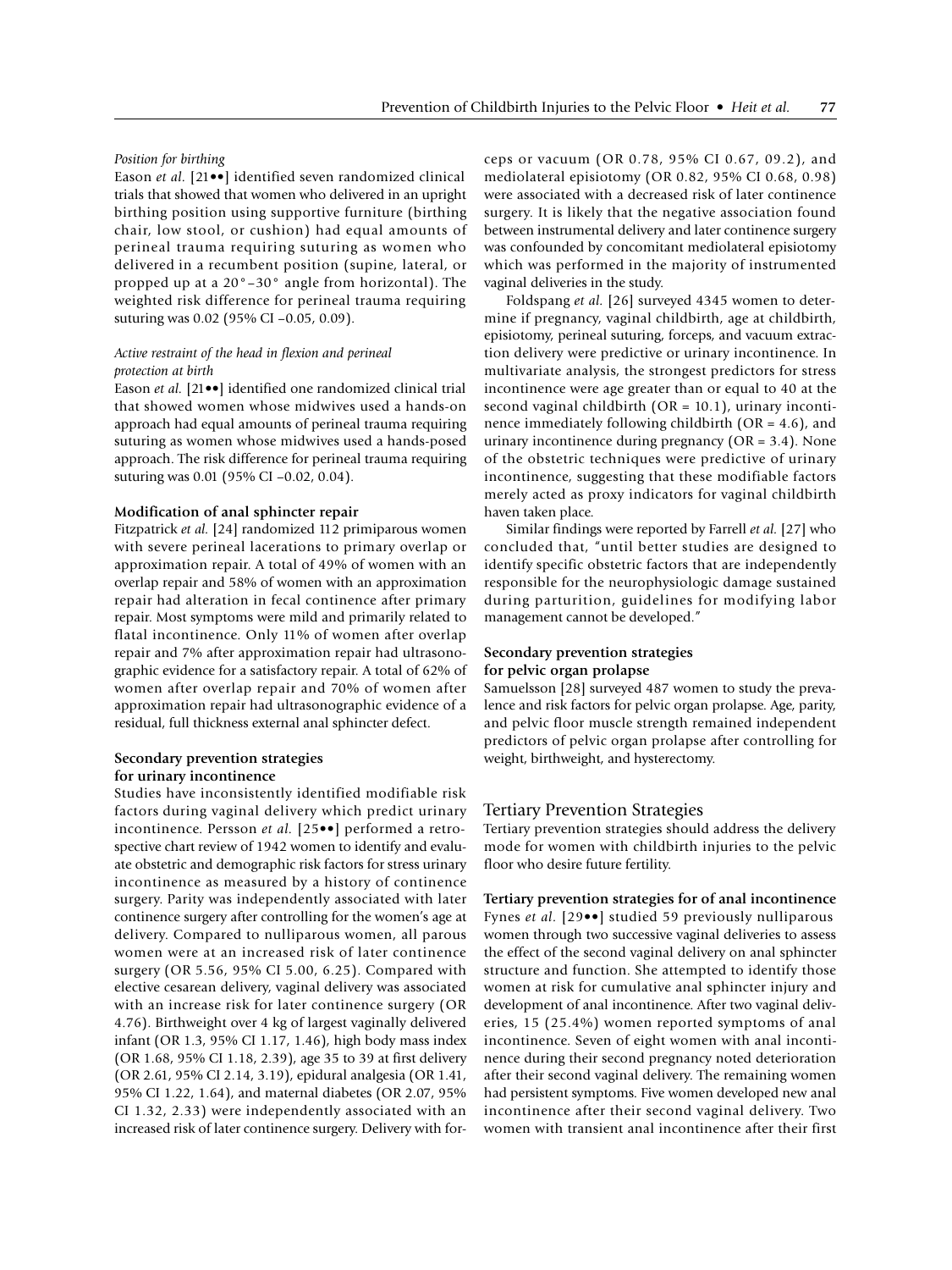delivery developed recurrent anal incontinence after their second vaginal delivery. The researchers identified anal sphincter defects in 20 (34%) women after their first vaginal delivery. Thirteen women with anal sphincter defects had anal incontinence. Five of 12 (42%) women with asymptomatic defects at the time of their second pregnancy developed anal incontinence after a second vaginal delivery. None of the four women who underwent emergency cesarean section during their second labor experienced any alteration in postpartum fecal incontinence. The authors concluded that women with persistent or transient anal incontinence, and asymptomatic women with anal sphincter defects after their first vaginal delivery, are at high risk for cumulative injury. The authors suggested repeat anal sphincter repair and cesarean delivery for women with persistent anal incontinence and a sphincter defect. Asymptomatic women with anal sphincter defects should be counseled about the risk of anal incontinence after a second vaginal delivery so they can make an informed choice about their subsequent mode of delivery.

Peleg *et al.* [30••] retrospectively reviewed 4015 delivery records to compare perineal outcomes in women with a history of a third or fourth degree laceration with those without a history of third or fourth degree laceration. Women with a previous third or fourth degree laceration were at increased risk of having an instrumental vaginal delivery and episiotomy than women without a history of previous laceration. Women with a history of third or fourth degree perineal laceration were 2.3 times as likely to have a repeat laceration in a subsequent delivery (7.5% vs 3.2%), than women without a history of third or fourth degree perineal laceration. Women sustaining a third or fourth degree laceration in their first delivery followed by an instrumental vaginal delivery with episiotomy in their subsequent delivery were at the highest risk for a recurrent third or fourth degree laceration (21.4%). The data were stratified to control for the higher episiotomy and instrumental delivery rate in women with a previous third or fourth degree laceration. In the group of women without episiotomy or instrumentation at either delivery, women with a previous third or fourth degree laceration were 7.5 times as likely to have a repeat third or fourth degree laceration than women without a previous third or fourth degree laceration (2.1% vs 0.3%). In the group of women with episiotomy at both deliveries, but without instrumentation at either delivery, women with a previous third or fourth degree laceration were 2.25 times as likely to have a repeat severe perineal laceration than women without a pervious third or fourth degree laceration (10.6% vs 5%).

## **Tertiary prevention strategies for urinary incontinence**

Dainer *et al.* [31] surveyed 149 incontinence specialists to determine the appropriate delivery mode for women who, after continence surgery, desired future fertility. Of all respondents, 28% felt that a trial of labor and vaginal delivery was indicated following continence surgery. Of all respondents, 40% stated that they would always perform cesarean section in these patients. The authors reported continence rates after delivery in 152 women who had undergone previous continence surgery. Women who underwent vaginal delivery following continence surgery reported a lower rate of postpartum continence than women who underwent cesarean section (73.3 vs 92%).

## **Tertiary prevention strategies for pelvic organ prolapse**

Kovac and Cruikshank [32] reported on 19 patients who underwent sacrospinous uterosacral ligament fixation for pelvic organ prolapse and a desire to maintain fertility. Five of the 19 patients successfully conceived and underwent vaginal delivery after repair. At the time of last follow-up, two of the five patients had recurrent prolapse, requiring repair in one patient.

# Conclusions

Prevention of childbirth injury to the pelvic floor and its long-term sequelae is a major public health concern because the cost of managing incontinence and pelvic organ prolapse to society is great (Table 1). The majority of childbirth-related injuries to the pelvic floor occur after the first vaginal delivery. Cesarean after the onset of labor may not protect the pelvic floor. Elective cesarean section in all cases is the only true primary prevention strategy for reducing childbirth injuries to the pelvic floor. Alternative primary prevention strategies include elective cesarean section for women with nonmodifiable risks for childbirth injuries to the pelvic floor, antepartum pelvic floor exercises, or intrapartum pudendal nerve monitoring. Secondary prevention strategies must focus on modifying obstetric practices that predispose women to pelvic floor injury. These factors are best delineated for anal incontinence, and include restrictive use of episiotomy, mediolateral episiotomy when necessary, spontaneous over forceps-assisted vaginal delivery, vacuum extraction over forceps delivery, and antepartum perineal massage. Delayed pushing in the second stage of labor has an unclear effect on pelvic floor function. Finally, tertiary prevention strategies should address the delivery mode for women with childbirth injuries to the pelvic floor who desire future fertility. All women after corrective continence or prolapse surgery and symptomatic women with anal sphincter defects should have cesarean section. Asymptomatic women with a history of a third or fourth degree perineal laceration or a clinically evident anal sphincter defect should consider cesarean section because of the increased risk of recurrent third and fourth degree perineal lacerations and anal incontinence after a second vaginal delivery. Intervention studies will be required to determine if any of these prevention strategies are capable of reducing childbirth injury to the pelvic floor.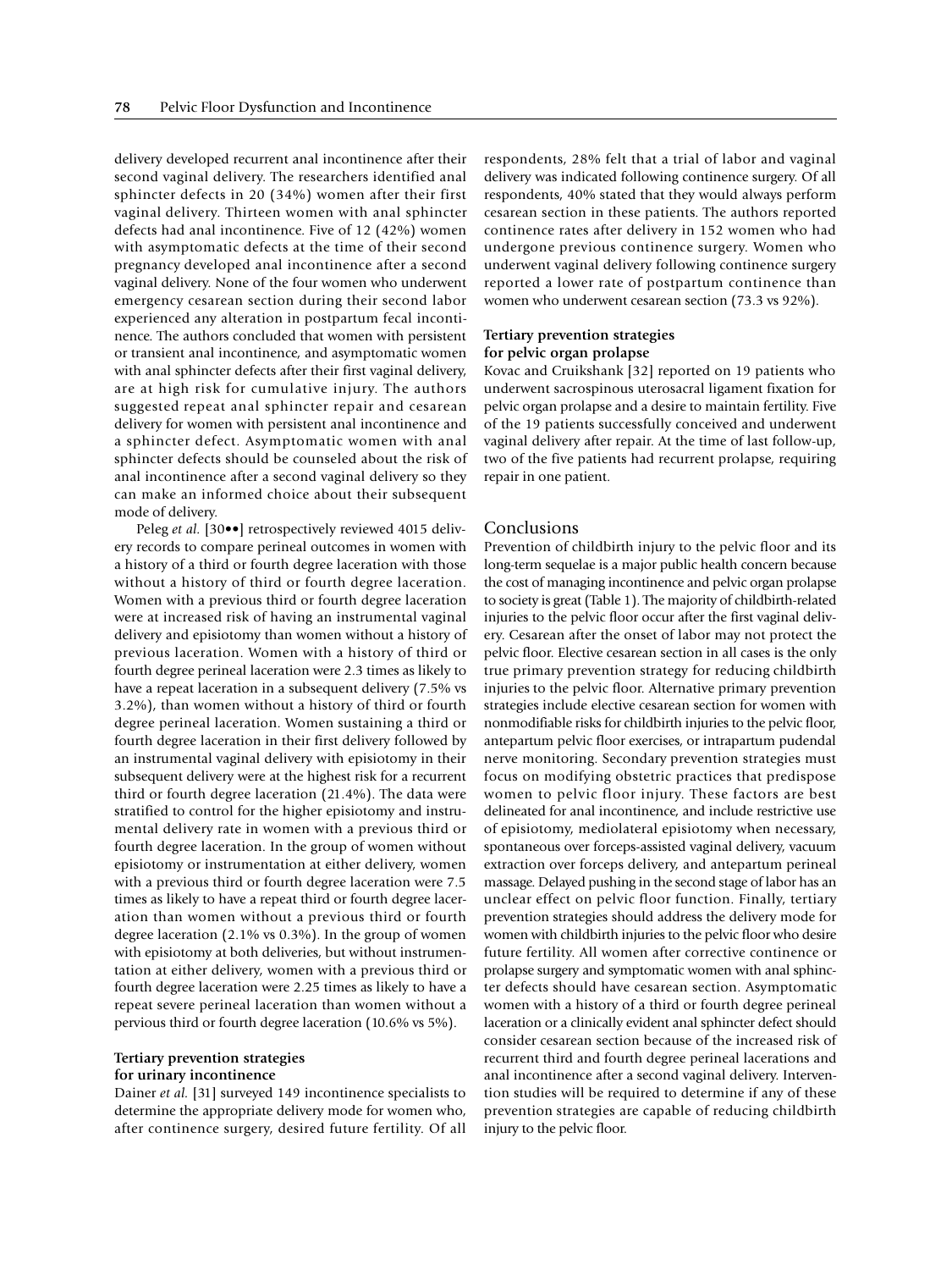## **Table 1. Recommendations for preventing childbirth injury**

| Primary prevention strategies<br>Elective cesarean section                                                           |
|----------------------------------------------------------------------------------------------------------------------|
| Elective cesarean section in women with nonmodifiable risk factors                                                   |
| Family history                                                                                                       |
| White race                                                                                                           |
| Antenatal bladder neck mobility                                                                                      |
| Antepartum pelvic floor exercises                                                                                    |
| Intrapartum pudendal nerve monitoring                                                                                |
| Secondary prevention strategies                                                                                      |
| Modifiable obstetric risk factors (based on perineal trauma literature)                                              |
| Spontaneous delivery over forceps-assisted vaginal delivery                                                          |
| Vacuum extraction over forceps-assisted vaginal delivery                                                             |
| Restricted episiotomy                                                                                                |
| Mediolateral episiotomy                                                                                              |
| Antepartum perineal massage                                                                                          |
| Tertiary prevention strategies                                                                                       |
| Mode of delivery for subsequent pregnancy                                                                            |
| Cesarean section for women after corrective continence or reconstructive pelvic surgery                              |
| Cesarean section for symptomatic women with clinically evident anal sphincter defects                                |
| Consider cesarean section for asymptomatic women with clinically evident anal sphincter defects                      |
| Consider cesarean section for asymptomatic women with previous history of third or fourth degree perineal laceration |

## References and Recommended Reading Papers of particular interest, published recently, have been

highlighted as:

- Of importance
- •• Of major importance
- 1. Wagner TH, Hu T: **Economic Sosts of Urinary Incontinence.**  *Int Urogynecol J* 1998, **9:**127–128.
- 2.•• Olsen AL, Smith VJ, Bergstrom JO, *et al.*: **Epidemiology of surgically managed pelvic organ prolapse and urinary incontinence.** *Obstet Gynecol* 1997, **89:**501–506.

This is an often-cited study reporting the age-specific incidence of continence and prolapse surgery from an Oregon Kaiser Permanente surgical cohort.

- 3. Tetzschner T, Sorensen M, Jonsson L, *et al.*: **Delivery and pudendal nerve function.** *Acta Obstet Gynecol Scand*  1997, **76:**324–331.
- 4. Sultan AH, Kamm MA, Hudson CN: **Pudendal nerve damage during labour: prospective study before and after childbirth.**  *Br J Obstet Gynecol* 1994, **101:**22–28.
- 5. Meyer S, Schreyer A, De Grandi P, Hohlfeld P: **The effects of birth on urinary continence mechanisms and other pelvic-floor characteristics.** *Obstet Gynecol* 1998, **92:**613–618.
- 6. Sultan AH, Kamm MA, Hudson CN, *et al.*: **Anal-sphincter disruption during vaginal delivery.** *N Engl J Med* 1993, **329:**1905–1911.
- 7. Carley ME, Schaffer J: **Urinary incontinence and pelvic organ prolapse in women with Marfan or Ehlers-Danlos syndrome.**  *Am J Obstet Gynecol* 2000, **182:**1021–1023.
- 8. Norton P, Boyd C, Deak S: **Collagen synthesis in women with genital prolapse or stress urinary incontinence.**  *Neurourol Urodyn* 1992, **11:**300–301.
- 9. Norton PA, Friedman D, Boyd C, Deak S: *Reduced type I and type III collagen ratio in women with genital prolapse. Proceedings of the Society for Gynecologic Investigation.*  March 20–23, 1991:192–193.
- 10. Jackson SR, Avery NC, Tarlton JF, *et al.*: **Changes in metabolism of collagen in genitourinary prolapse.**  *Lancet* 1996, **347:**1658–1661.
- 11. Lavin J, Smith A, Grant M, *et al.*: **The effect of the first pregnancy on the connective tissue of the rectus sheath.**  *Nuerourol Urodyn* 1997, **16:**381–382.
- 12.•• Viktrup L, Lose G: **Lower urinary tract symptoms 5 years after the first delivery.** *Int Urogynecol J* 2000, **11:**336–340.

The authors prospectively followed 91% (278 patients) of their original sample for 5 years to determine the prevalence and risk factors for stress urinary incontinence. Physicians should use these data to provide patients who report antepartum urinary incontinence with a prognosis.

- 13. Fynes M, Donnelly VS, O'Connell PR, O'Herlihy C: **Cesarean delivery and anal sphincter injury.** *Obstet Gynecol* 1998, **92:**496–500.
- 14. Al-Mufti R, McCarthy A, Fisk NM: **Survey of obstetricians' personal preference and discretionary practice.** *Europ J Obstet Gynecol Repro Bio* 1997, **73:**1–4.
- 15. Howard D, Davies PS, Delancey JOL, Small Y: **Differences in perineal lacerations in black and white primiparas.**  *Obstet Gynecol* 2000, **96:**622–624.
- 16. Skoner MM, Thompson WD, Caron VA: **Factors associated with stress urinary incontinence in women.** *Nurse Res*  1994, **43:**301–306.
- 17. King JK, Freeman RM: **Is antenatal bladder neck mobility a risk factor for postpartum stress incontinence.** *Br J Obstet Gynecol* 1998, **105:**1300–1307.
- 18. Sampselle CM, Miller JM, Mims BL, *et al.*: **Effect of pelvic muscle exercise on transient incontinence during pregnancy and after birth.** *Obstet Gynecol* 1998, **91:**406–412.
- 19. Clark MH, Scott M, Vogt V, Benson JT: **Monitoring pudendal nerve function during labor.** *Obstet Gynecol* 2001, **97:**637–639.
- 20.•• Fraser WD, Marcoux S, Krauss I, *et al.*: **Multicenter, randomized, controlled trial of delayed pushing for nulliparous women in the second stage of labor with continuous epidural analgesia.** *Am J Obstet Gynecol* 2000, **182:**1165–1172. The PEOPLE (Pushing Early or Pushing Late with Epidural) study group randomized pregnant women to determine of they could

reduce the number of difficult deliveries without effecting neonatal morbidity. They accepted the fact that their study did not address late indications of perineal function and suggested a follow-up randomized clinical trial designed specifically to address this issue.